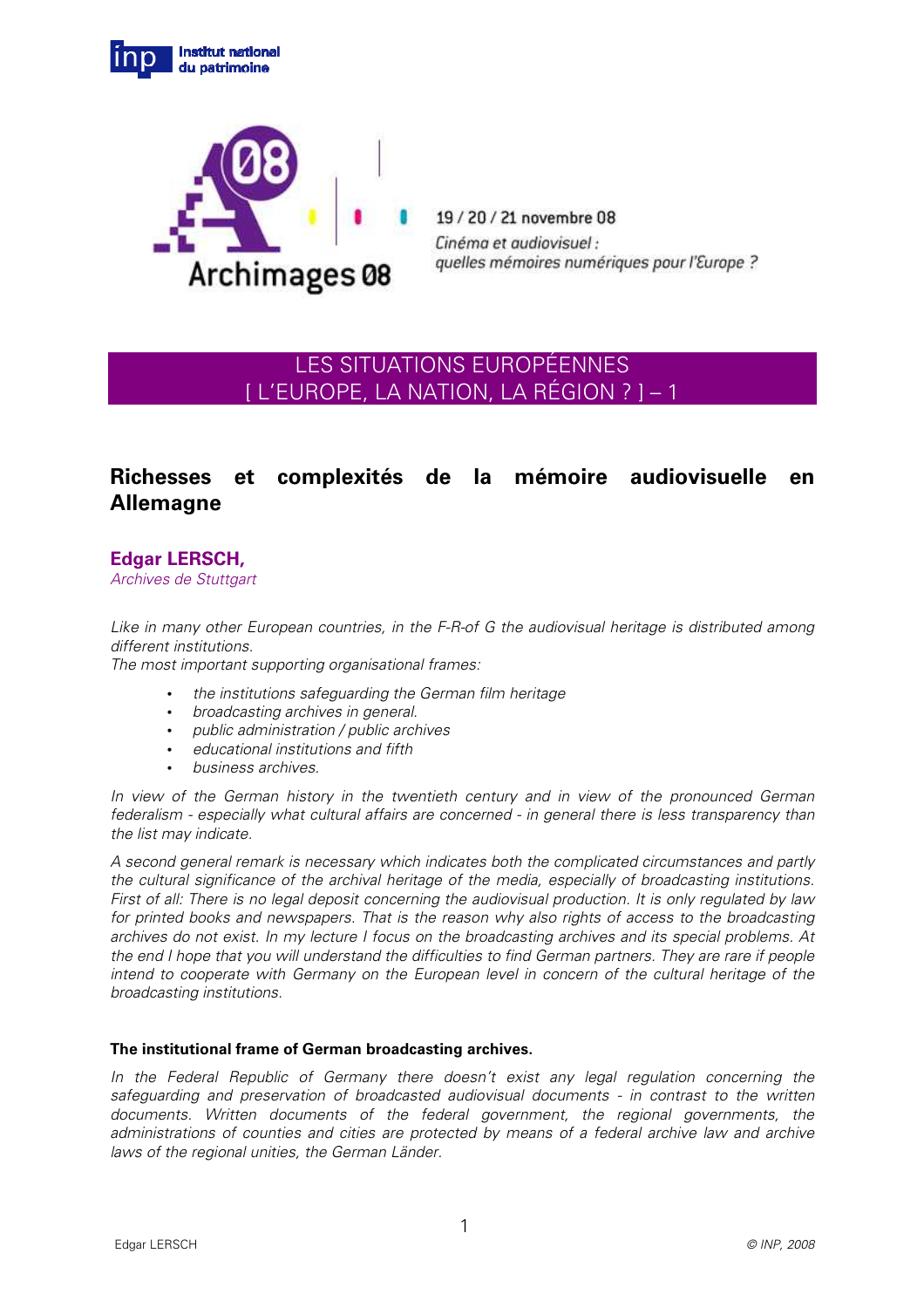

Because of some regulations concerning media laws and the data protection laws the electronic media are emphatically exempted from archive laws. Theoretically even public broadcasting corporations are not legally obliged to safeguard and preserve their audiovisual documents.

On the other hand you find many broadcasting archives in Germany. Each company, private or public, has its own audiovisuel archive primarily established and serving their own purposes: in order to rebroadcast the productions or to reuse samples of different length in new productions. The following chart illustrates the institutional complexity of the German broadcasting archives.

### **CHART**

Nobody knows the exact quantity of the audiovisual heritage which the broadcasting companies keep. I asked some colleagues and I suggest that the public broadcasting archives are managing about one million hours of first broadcast TV programs. One of the most important private channels RTL speaks about 150,000 hours of television productions without news and sports broadcasts. And I suggest that the public broadcasting field is also managing at least one million hours of radio programs. A central catalogue is not available. Only at the DRA (Deutsches Rundfunk-Archiv, i.e. German Broadcasting Archive at Francfort) you find copies of references which the archives of the regional companies send to this institution. Also in the DRA you may find the broadcasted audio-records before 1945 (if not destroyed) and the GDR-programs until 1991.

Therefore: if you are interested in any German TV productions, it's necessary or at least very helpful to know which company produced it. In the time of online-data-processing it is also possible to do cross-searches in all companies belonging to the ARD. But do not forget: Data protecting law forbids free access to these internal references.

#### Moreover, users are confronted with other difficulties:

For scientific research, for TV historians, any legal foundation to have a look at the historical radio and especially TV documents does not exist. Whereas people has free access to the public written archive documents (normally after thirty years) or naturally get the print production since 1908 in the German national library or other public library with stocks concerning former times.

Without any problems historical media research is possible with the aid of the radio documents produced by the "Reichsrundfunkgesellschaft" until 1945 - in Francfort at the Deutsche Rundfunkarchiv (German Broadcasting Archive) – and the audiovisual heritage of the GDR at Potsdam-Babelsberg near Berlin until 1991(also DRA).

#### **Discussions and projects in Germany about legal regulations concerning safeguarding and access to archived broadcasting productions.**

You can well imagine that without any legal regulation on the one hand the German audiovisual heritage will perhaps fall into a more and more rapid swirl of commercial exploitation where archivists and scientific interests will have no chance. On the other hand you all know that for the copyright owners audiovisual documents keep economic relevance – often for a long time –, and there are no reasons to refuse them economic exploitation. Insofar in Germany it would be necessary to find new solutions equalizing the commercial copyright interests and the public interest on the free flow of information. The legislation process of the amendment of copyright law in Germany shows the different positions of what balance of interest should be.

People in Germany forget sometimes: if the options of economic exploitation diminish or come to an end, the copyright owners will lose interest in their audiovisual documents. At the moment in Germany nobody is able to give guarantees that - in case of need - the storages of broadcast material will change to real audiovisual archives, where you find archival selection, sufficient documentation, technical safeguarding that preserves the documents for a long time and – last but not least - open access. Finally: what about the so-called 'context' records? TV archivists and also historians often forget that they a must be preserved, too. They inform whether TV programs were produced and perhaps why not and which circumstances are responsible for the special layout or performance of a program, a TV movie and so on.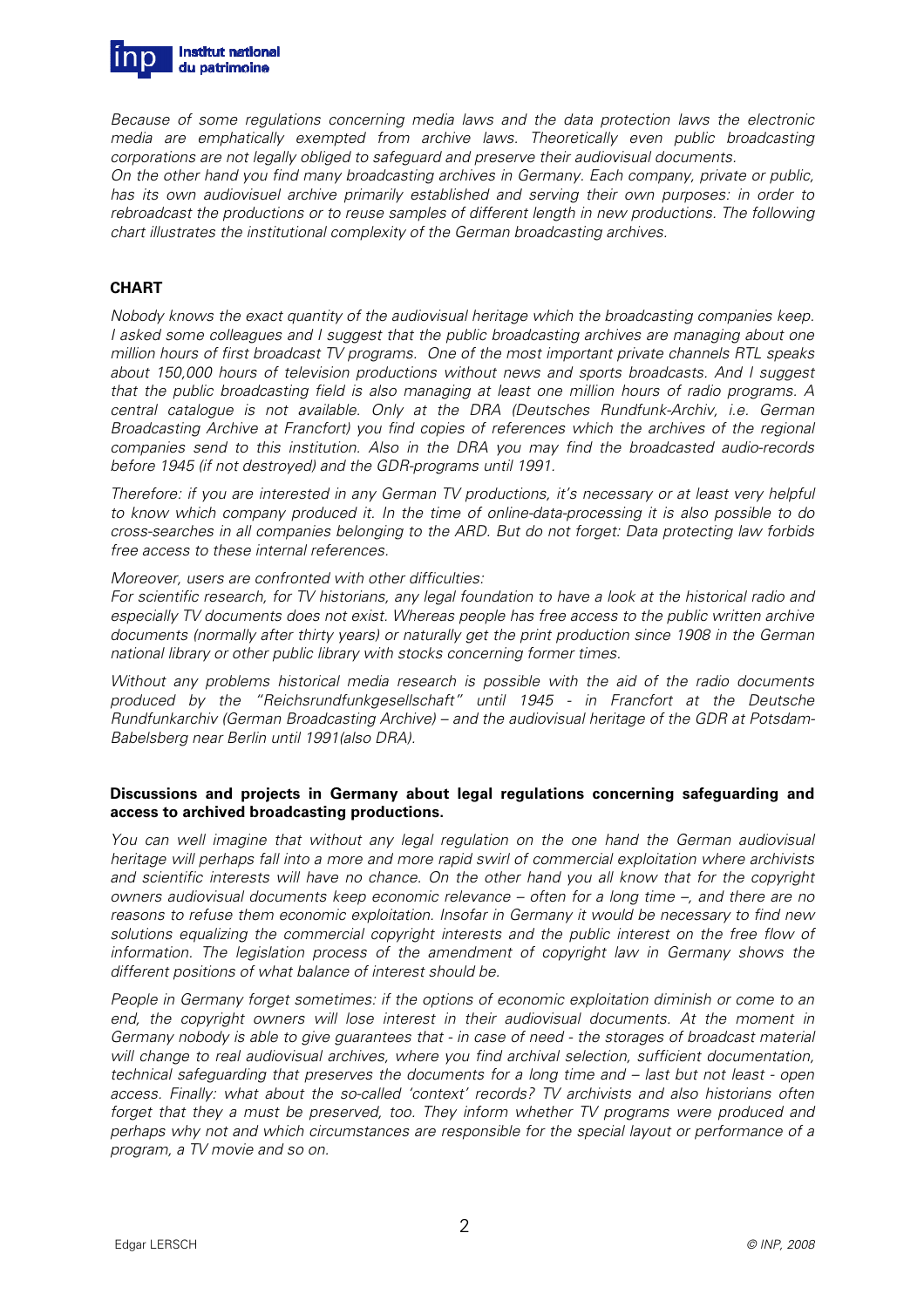

In order to avoid the mentioned risks for the safeguarding and using of audiovisual documents in Germany the legal deposit for audiovisual and generally for TV programs was often discussed. A number of institutions like the ones in some European countries, the so-called audiovisual national archives serve as a model. Most familiar is the French Inathéque that is located in this building.

Also in Germany some librarians and TV-Historians favoured an institution like Inathéque de France often recommended to be installed. Therefore, between 1985 and 1995, we had an engaged debate between professionals to establish a national German audiovisual archive, maybe within the context of a so-called "Mediathek". That meant a national "media center" that should allow the public to have a look at selected most popular historical TV-programs. The result of all these endeavours was disappointing: Since 2006/07 a small "TV- Museum" has been established attached to the Deutsche Kinemathek at Berlin.

One of the reasons for this disappointing result is based on the fact (mentioned above) that it is more difficult in Germany than elsewhere to inaugurate nationwide cultural institutions. So it is necessary to induce much pressure than elsewhere to inaugurate or reform cultural projects. Personally I hold that the German idea of the public broadcast separated from the political sphere is a second obstacle to find solutions in order to safeguard the broadcast cultural heritage.

For some years, we have had no public discussions about protecting the heritage of electronic media. On the one hand the lobby of interested TV historians and historians is small and on the other hand the politicians think that the media institutions are obliged to take care of it. But the media companies, commercial and public corporations, declare: we are not owners of public archives and we don't have enough to integrate public archive services in our internal storages. Indeed, the declaring of noncompetence is – as often – a question of funds. Therefore it is careless that all German proponents of an audiovisual legal deposit institution did not and do not speak about financing a national media archive. The results of all these debates and discussions: Until today archivistic safeguarding of audiovisual programs in Germany is a 'no man's land.' - as I already wrote some years ago.

Perhaps in the future the situation will change in Germany. You know that "The Council of Europe" adopted an "European Convention for the protection of the Audiovisual Heritage and its Explanatory Report and Protocoll on the protection of Television Productions and its Explanatory Report" from November,  $8<sup>th</sup>$  2001.

In Germany, since 2001 and summer 2004 difficult negotiations occurred between the public service broadcasting institutions, the "State minister for Culture and Media" in the Federal government and the Broadcasting commission of the German Länder (states). Finally the chairman of the ARD – the association of the regional public broadcasting corporations – and the Chief President of the Second German Television – Zweites Deutsches Fernsehen – signed a letter with a self-commitment: The ARD-Broadcasting Institutions und the ZDF respectively their TV archive will function as the archive body as adressed in the convention. Insofar they will be prepared to accept all the obligations. A similar letter from commercial TV institutions doesn't exist.

I think it is important to emphasise these points of view: On the one hand the legal deposit integrated in the existing archive bodies - avoids to build up a second TV archive, the legal deposit archive. That doesn't seem necessary, if the Broadcasting Corporations do their duty. On the other hand the self commitment includes a guaranteed access: "ARD and ZDF allow - by respecting the primary aim [ i.e. producing TV-programs] – access to the records". This access is limited for cultural and scientific aims.

The convention was signed by the federal government on  $15<sup>th</sup>$  September 2008, but not ratified by the German parliament. Therefore the self-commitment has not yet come in force in Germany. But generally it is, because until November 2008 five states have ratified the convention.

After coming in force in Germany scientific media research will have a legal title for access to public broadcasting archives in Germany. That means strictly considered only for programs deposited after the entry in force, but I hope also with consequences for the 'older' records.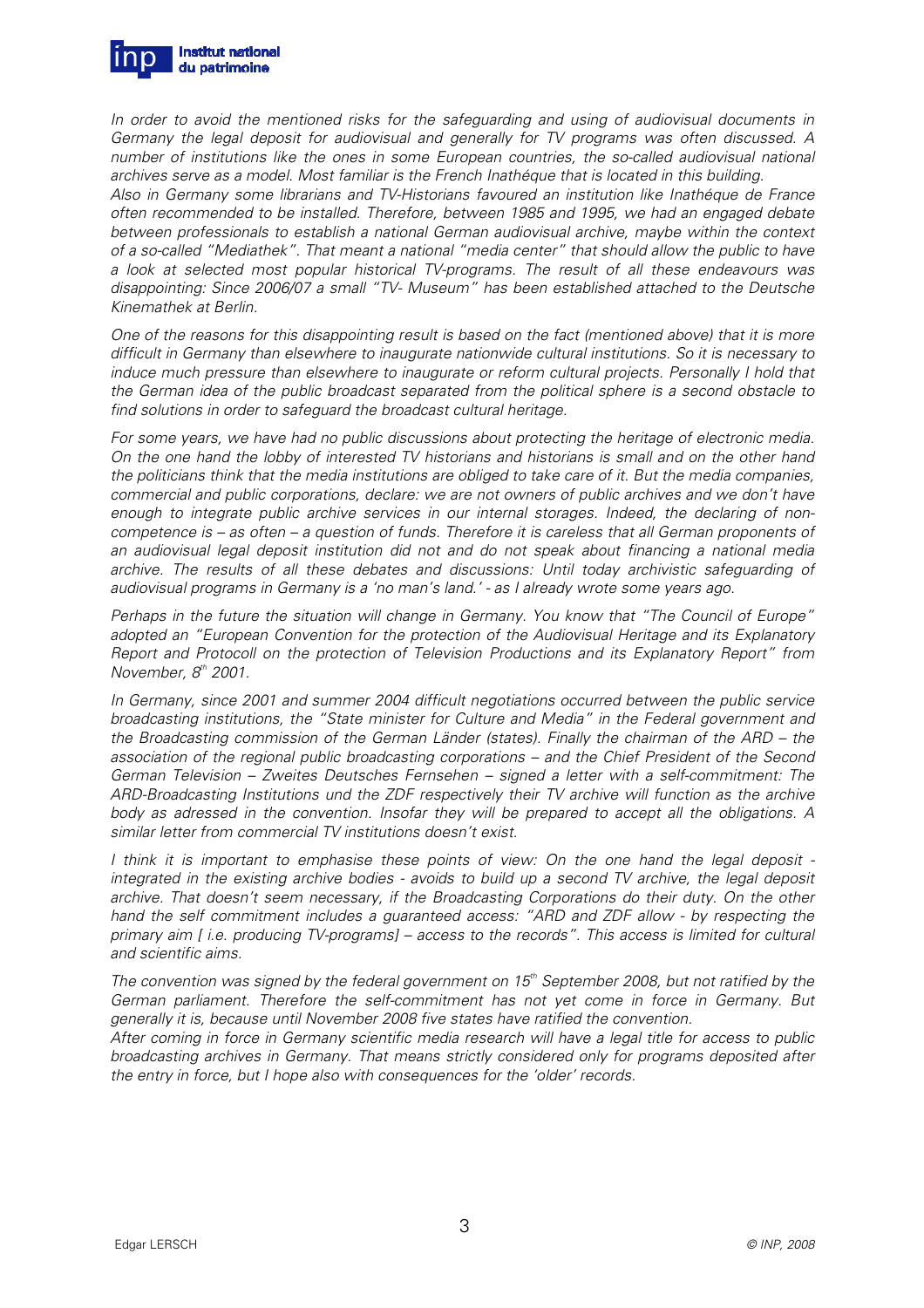

#### **Practical problems of availability to German broadcasting archives**

The present conditions of access to German TV-Archives are characterized by the fact that it is not yet possible to have a look on historical TV-programs via Internet. As I will explain beneath that depends on the actual level of digitalisation in Germany. Even the German copyright law forbids Internet distribution of programs without licence of each copyright owner. Up to the time when contracts between author producers and others and the broadcasting institutions grant license for it, each copyright-owner has to be asked.

The new copyright law that came in force on January 2008 allows distribution without licence. That means that the copyright owner may object against Net-distribution during some months than it is free. In any case the Net-distribution must be paid.

Generally, in former times copyright law was an easygoing pretext for broadcasting institutions to say "No" to TV historians, if they asked access, though the copyright law doesn't forbid scientific research in the TV archives. Given the current and already mentioned non-regulation of archival access the other important reason to refuse historical research are the hints at the only workfloworiented producing and distributing functions of broadcasting archives and their personal appointment and technical equipment. Insofar German archive chiefs may declare namely their interest in scientific visitors. Unfortunately, not all but many of their professionals know little or nothing about the historical value of their records and historical research.

Therefore the research is exposed to imponderable risks concerning the TV archives. If the media historian intends to look at the records needed, then access depends on several accidents. It depends on the settings with staff, on particular capacities of archive professionals and technical conditions – i.e. recorders – and so on. And last but not least it is important whether the archive chief or his boss are interested in TV-history or know something about it. If a TV-historian needs productions of the regional broadcasting corporation  $X$  – perhaps it produced a lot of documentations with historical subjects in the beginning of this genre in the sixties – and the archive is closed for him, then he is possibly not able to do anything to change this uncomfortable situation.

But let me speak about another chance to see historical TV-productions. You all know that the TV signal is "on air" for everybody and therefore everyone may generate a copy via receiving the program. The copyright law doesn't forbid private copies. But for instance universities aren't allowed to copy TV-programs in that way and store it over a long time.

Nevertheless German universities - respectively the literature and media departments – have taperecorded for many years a big deal of the daily program, some perhaps the whole day. Because of the non-legalisation of this practice, unfortunately there doesn't exist any cooperation between these TVrecord stores or a network that functions nation-wide. Insofar foreign TV-researchers would be well advised to ask the university media departments whether they hold a copy of the required productions or not.

#### **Level of digitisation in the German broadcasting archives.**

Now I would like to finish with some remarks about the state of digitalisation in the German public broadcasting.

The reason why broadcasting companies in Germany began digitalisation or rather spent so much money for it is on the one hand due to the digital workflow. Archivists also intend to preserve the audivisual stocks. Digitalisation of analogue records firstly needs substantial funds: two/three hours manpower and machine-power for one hour magnetic tape and up to twelve hours for a celluloid film is required. Concerning the archives of the German public broadcasting (on one hand) we can assume that probably all the analogue TV records will be digitised in the future in order to be all integrated in the processes of production and distribution of archival material. At least that is the intention of my corporation, the Südwestrundfunk. I suppose it is not sure whether it will be possible to do so and whether the other companies will have similar possibilities.

At this time preservation is the most important drive to digitise the analogue storaged records – especially the magnetic recorded tapes get out of use and some broadcasting archives have great problems with the tapes. Moreover it is impossible to get other recorders than digital storing engines.